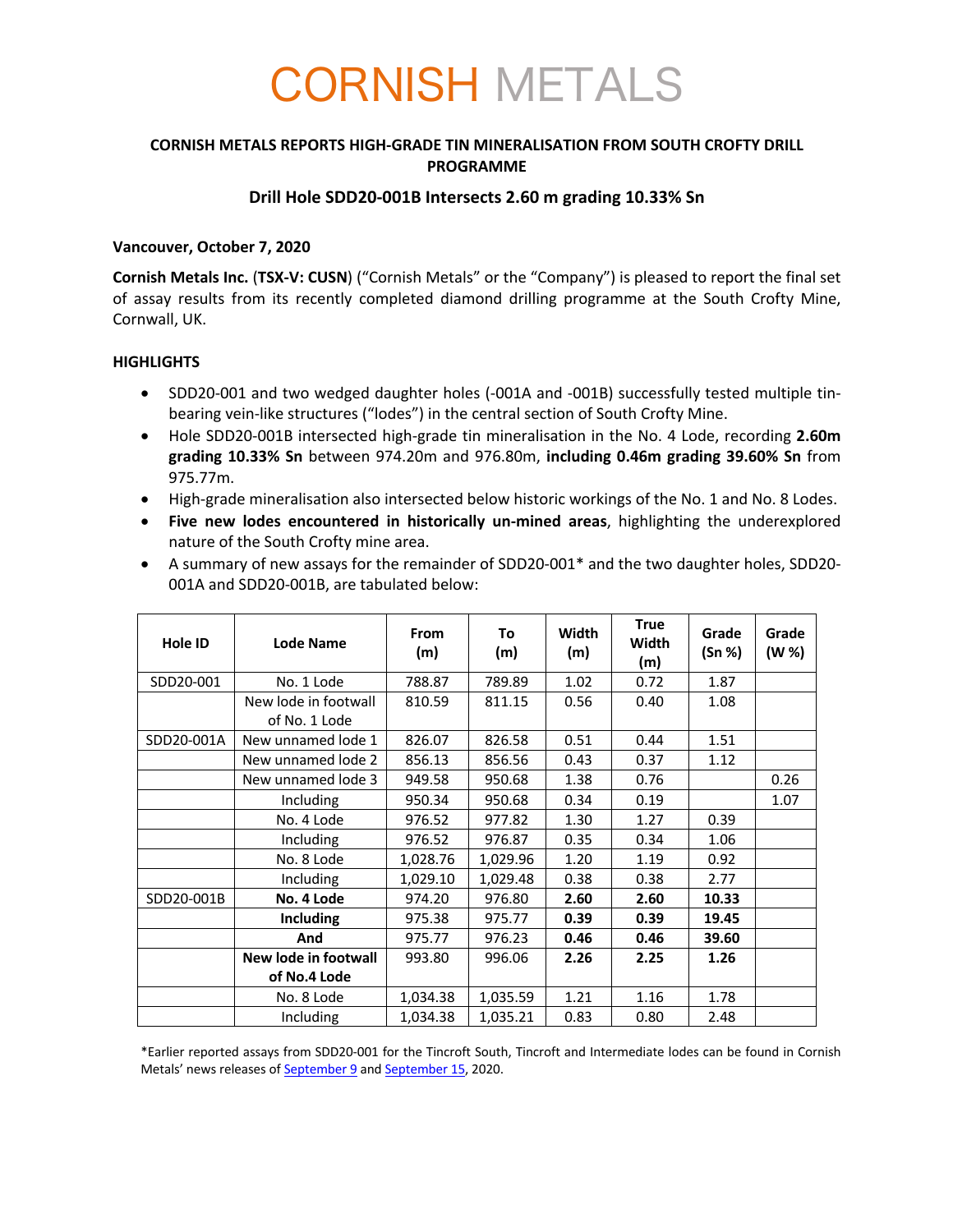Richard Williams, CEO, stated "The 2020 drill programme at South Crofty has successfully achieved its two primary objectives. Results returned from each of the No. 1, No. 4, No. 8 and Intermediate Lodes have confirmed the high-grade nature and persistence of the known mineralised structures within South Crofty. In fact, all of the drill intercepts reported for the 2020 programme lie outside the current published NI 43- 101 mineral resource (please see Cornish Metals' news release dated April 19, 2016 for details on the South Crofty NI 43-101 mineral resource). Equally important, this proof of concept programme has confirmed the suitability of directional and wedge drilling to safely intersect multiple lodes from a single surface or underground drill hole as a means to undertake resource definition drilling and a path to completion of a feasibility study."

Mr. Williams continued "A third, pleasant surprise of the programme has been the discovery of five new mineralised lodes between, and adjacent to, historically mined lodes. When combined with our recently reported discovery of high-grade copper-tin mineralisation at the nearby United Downs project (please see Cornish Metals' news releases dated April 6, 2020 and April 15, 2020), the presence of many new, previously un-recorded mineralised structures, in areas with little or no past drilling, once again demonstrates the exploration potential at both South Crofty and Cornish Metals' extensive tenure holdings across Cornwall."

#### **THE DRILL PROGRAMME**

This diamond drilling programme commenced in June 2020 (see Company news release dated June 23, 2020) and was designed to test drill targets beneath mineralised lodes that were mined up until the closure of South Crofty mine in 1998. The completed programme comprised approximately 1,700m of diamond drilling from a single surface parent hole and two daughter holes that were wedged-off the parent hole.

SDD20-001, drilled at an angle of -60 $^{\circ}$  to the north, intersected five separate lodes, including one new discovery (please see Cornish Metals' news releases dated September 9, 2020 and September 15, 2020 for previously reported results from this hole). Results reported in this release include the intersection of the historically important No. 1 Lode between 788.87m and 789.89m down hole depth, just below its deepest past production level. A new mineralised lode was encountered between 810.59m and 811.15m downhole depth.

SDD20-001A, was wedged-off the parent hole at 740m downhole depth. The hole was turned using directional drilling equipment to reduce the dip from -60° to -45° in the target zone. The drillhole intersected previously unrecorded mineralised structures at downhole depths of 826.07m, 856.13m and 949.58m. Further mineralised structures were encountered between 976.52m and 978.82m, and between 1028.43m and 1029.48m downhole depth, which correlate to No. 4 and No. 8 Lodes, respectively.

SDD20-001B, was wedged-off SDD20-001A at 851m downhole depth. The hole was turned using directional drilling equipment to reduce the dip from -45° to -35° in the target zone. Mineralised structures were encountered between 974.2m and 976.8m, and between 1034.38m and 1035.59m downhole depth, which correlate to No. 4 and No. 8 Lodes, respectively.

The Company is pleased to report that the teamwork and dedication shown by our staff and the drill crew allowed for the successful uninterrupted completion of the drill programme in the midst of the COVID-19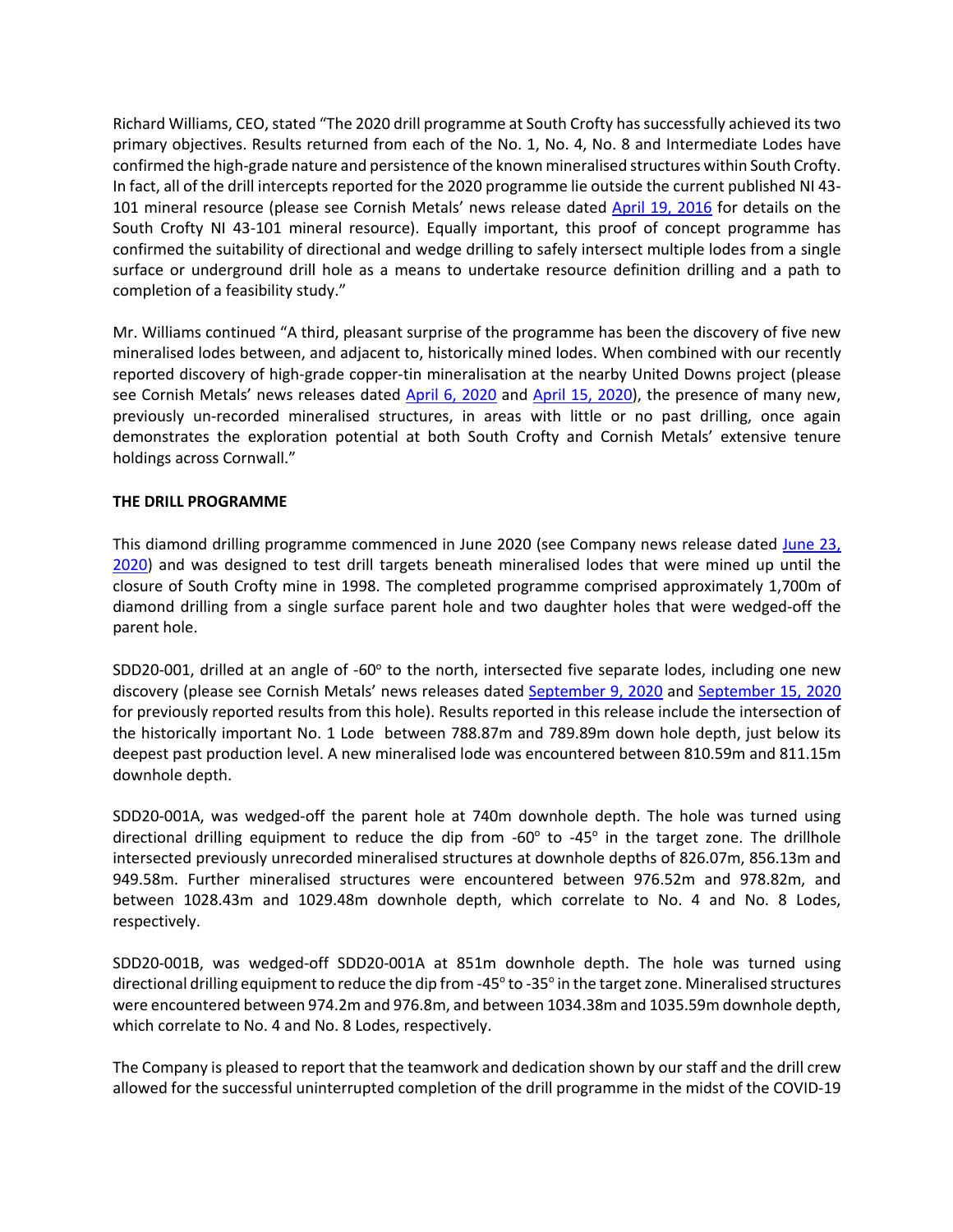pandemic without any adverse setbacks. The success of this programme will form the basis for our operating procedures for future drilling at South Crofty and the nearby United Downs copper - tin project.

#### **ABOUT CORNISH METALS AND SOUTH CROFTY**

Cornish Metals (formerly Strongbow Exploration Inc.) completed the acquisition of the South Crofty tin project plus additional mineral rights located in Cornwall, UK, in July 2016 (see Company news release dated July 12, 2016). The additional mineral rights cover an area of approximately 15,000 hectares and are distributed throughout Cornwall. Some of these mineral rights cover old mines that were historically worked for copper, tin, zinc, and tungsten.

The South Crofty project covers the former producing South Crofty tin mine located in Pool, Cornwall. South Crofty mine closed in 1998 following over 400 years of continuous production. Since acquiring the project in 2016, Cornish Metals has completed and published maiden NI 43-101 mineral resources for South Crofty using the vast archive of historical production data and more recent drilling completed between 2007 and 2013. In 2017, Cornish Metals completed a Preliminary Economic Assessment that demonstrated the economic viability of re-opening the mine. Additionally, Cornish Metals has undertaken extensive pilot-scale water treatment trials and successfully applied for and received the necessary environmental permits to abstract, treat and discharge mine water in order to dewater the mine. Planning permissions for the operation of the mine and re-development of the surface facilities have been secured and construction of the water treatment plant foundations commenced. The dewatering pumps, variable speed drives and new high-voltage power supply have been delivered to site.

#### **TECHNICAL INFORMATION**

Drilling was completed by Priority Drilling Company Ltd. using an Epiroc Christensen CT20 Diamond Drill rig. Assayed sections reported in this press release were comprised of NQ (47.6mm diameter) drillcore. Core recovery was greater than 95%. The core was logged, split and sampled by Cornish Metals personnel. The samples, comprising half core, were sent for assay at ALS Minerals, Loughrea, Ireland. Sample preparation involved crushing to 70% less than 2mm, riffle split and pulverised to 85% less than 75 microns. The analytical method used was X-ray florescence (XRF) following a lithium borate fusion. Metals and elements assayed for with this technique include Cu, Sn, W, Zn and As. A multi-element 4 Acid Digestion ICP-AES analysis was also carried out to further characterise the mineralisation and alteration assemblages. An industry standard Quality Assurance / Quality Control programme including regular insertion of standards, duplicates and blanks was included within the sampling programme.

The technical information in this news release has been compiled by Mr. Owen Mihalop. Mr. Mihalop has reviewed and takes responsibility for the data and geological interpretation. Mr. Owen Mihalop (MCSM, BSc (Hons), MSc, FGS, MIMMM, CEng) is Chief Operating Officer for Cornish Metals Inc. and has sufficient experience relevant to the style of mineralisation and type of deposit under consideration and to the activity which he is undertaking to qualify as a Competent Person as defined under the JORC Code (2012) and as a Qualified Person under NI 43-101. Mr. Mihalop consents to the inclusion in this announcement of the matters based on his information in the form and context in which it appears.

For additional information please contact: Irene Dorsman at (604) 210 8752 or by e-mail at irene@cornishmetals.com or Sherman Dahl of Pretium Communications at (250) 558 8340.

Blytheweigh (Financial PR/IR-London) Tel: +44 207 138 3204